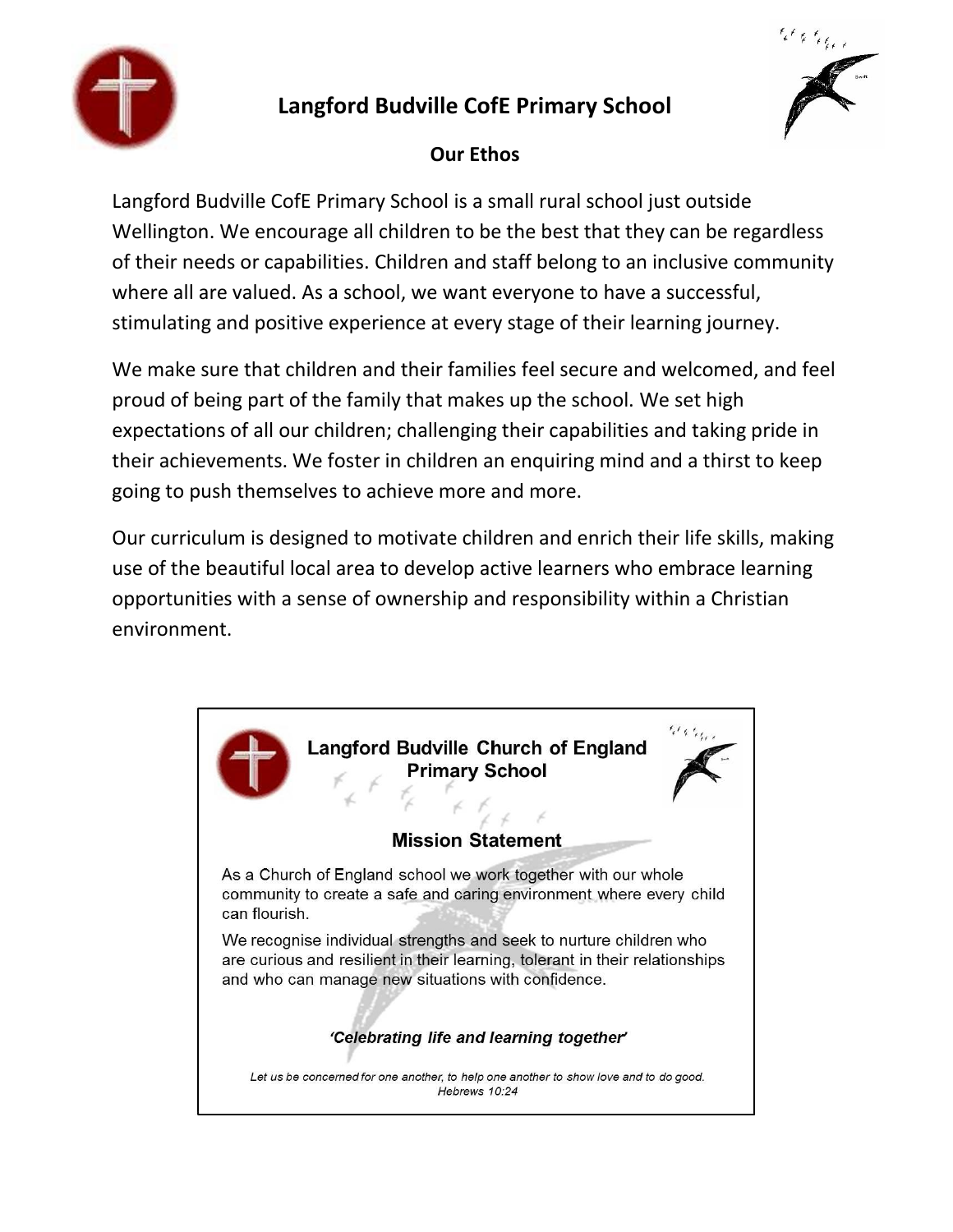# **Langford Budville CofE Primary School**

# **JOB DESCRIPTION – KS2 CLASS TEACHER**

#### **Purpose:**

To carry out the duties of a KS2 teacher, as set out in the latest version of the 'School Teachers' Pay and Conditions' Document.

### **Duties and Responsibilities:**

- To create a secure, happy, ordered and stimulating learning environment where each child has the opportunity to develop educationally, physically, emotionally, socially and spiritually at his or her own pace.
- To provide a broad and balanced curriculum which builds on what children already know and can do.
- To have high expectations for all pupils including those with SEND.
- To promote the school's agreed aims and vision for the future.
- To plan, develop and implement the curriculum with reference to the legal requirements of the National Curriculum, School Policy Documents and schemes of work.
- To participate in the development or review of schemes of work and materials for the class, attending meetings on such matters as are necessary and reasonable.
- To contribute to the achievement of school improvement targets.
- To maintain discipline and acceptable standards of conduct and appearance of pupils in class and around the school in accordance with the agreed Behaviour Policy.
- To keep the Head of School and/or SENCO fully informed about pupils' problems or special needs and abilities, seeking advice when necessary in accordance with the Code of Practice on Special Needs and the school SEND policy.
- To compile reports on pupils and maintain records as required by the school Assessment Policy.
- To mark work and give feedback on progress to pupils and their parents.
- To complete the attendance register accurately, ensuring absences and lateness are accounted for and following school procedures where they are not.
- To supervise the work of Teaching Assistants assigned to you in accordance with any job description they may have.
- To supervise any volunteer helpers assigned to you.
- To attend staff meetings, inset days and other meetings with colleagues or parents as appropriate and reasonably directed.
- To carry out playground and other rota duties as assigned.
- To enter into regular self-appraisal through the agreed Appraisal Policy (does not apply to teachers in their first year of teaching).
- To take responsibility for co-ordinating an agreed area of the curriculum if appropriate.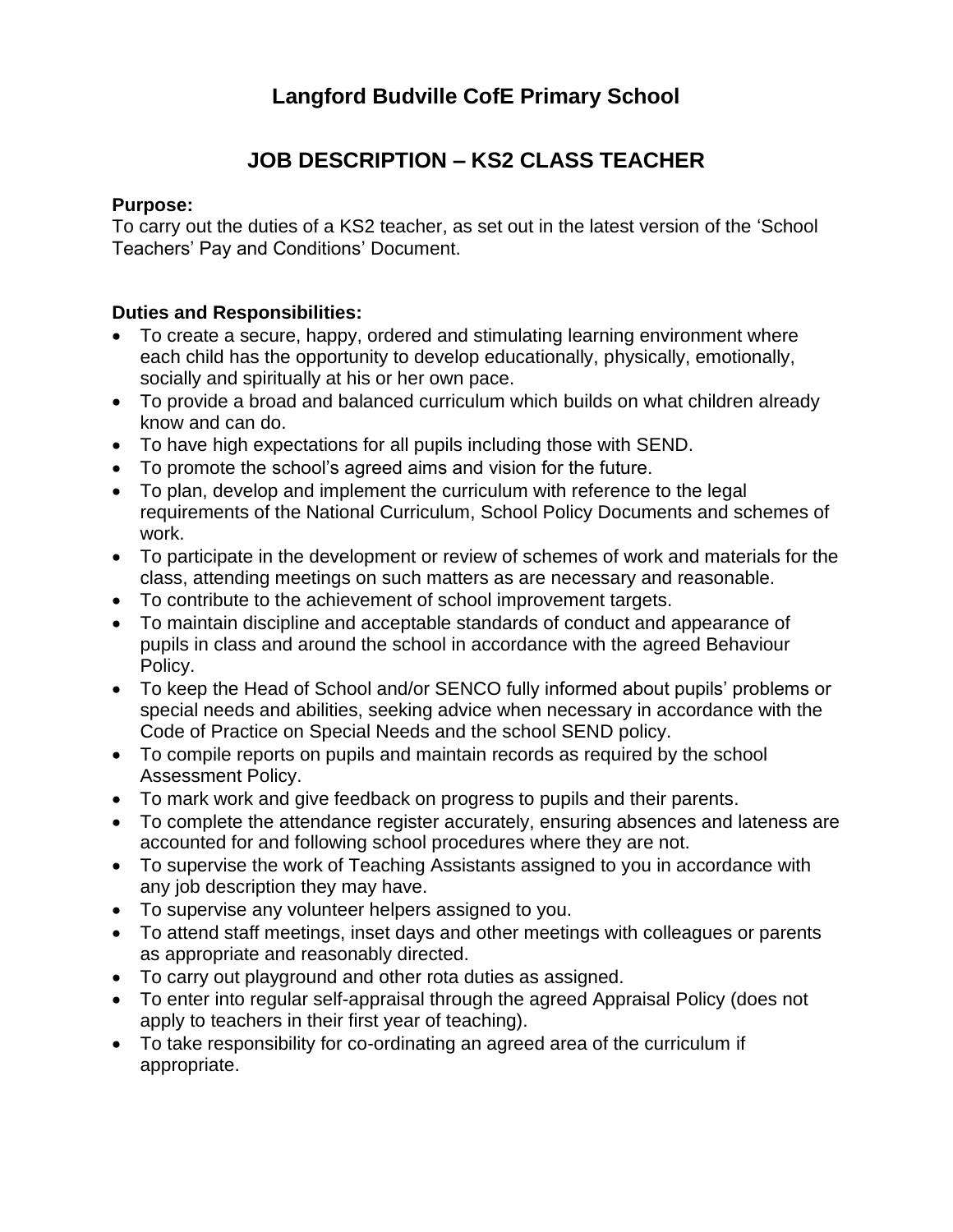### **Key Responsibilities:**

- To monitor and evaluate your own practice and the standards of learning in your classroom.
- To make regular assessments of pupils and their progress.
- To have high expectations for your own performance and that of the children in the class.
- To foster children's all-round development, paying particular regard to the attitudes and values promoted in school, and support the school's wider aims as a community.
- To establish good personal relationships with all colleagues, pupils and their families.
- To liaise with your job share colleague with regard to all aspects of the curriculum and day-to-day operation of the class ensuring balance, continuity and progression for the children in the class.
- To oversee the care and storage of classroom resources and share in the general care of the school resources and equipment.
- To be aware of developments in education relevant to the post and to attend appropriate INSET.

### **Professional Conduct**

Staff are expected to adhere to the Code of Conduct and be courteous at all times providing a welcoming environment to visitors and telephone callers.

#### **Other Duties**

Teachers are expected to comply with any reasonable request from the Head of School to undertake work of a similar level that is not specified in this job description and to undertake any duties given which are reasonable in nature.

All staff may be required to perform duties other than those given in the job description. The particular duties and responsibilities may vary from time to time without changing the general character of the duties or the level of responsibility entailed. Such variations are a common occurrence and would not of themselves justify re-evaluation. In cases, however where a permanent and substantial change in duties and responsibilities occurs, consistent with a higher level of responsibility, then this would be eligible for reevaluation.